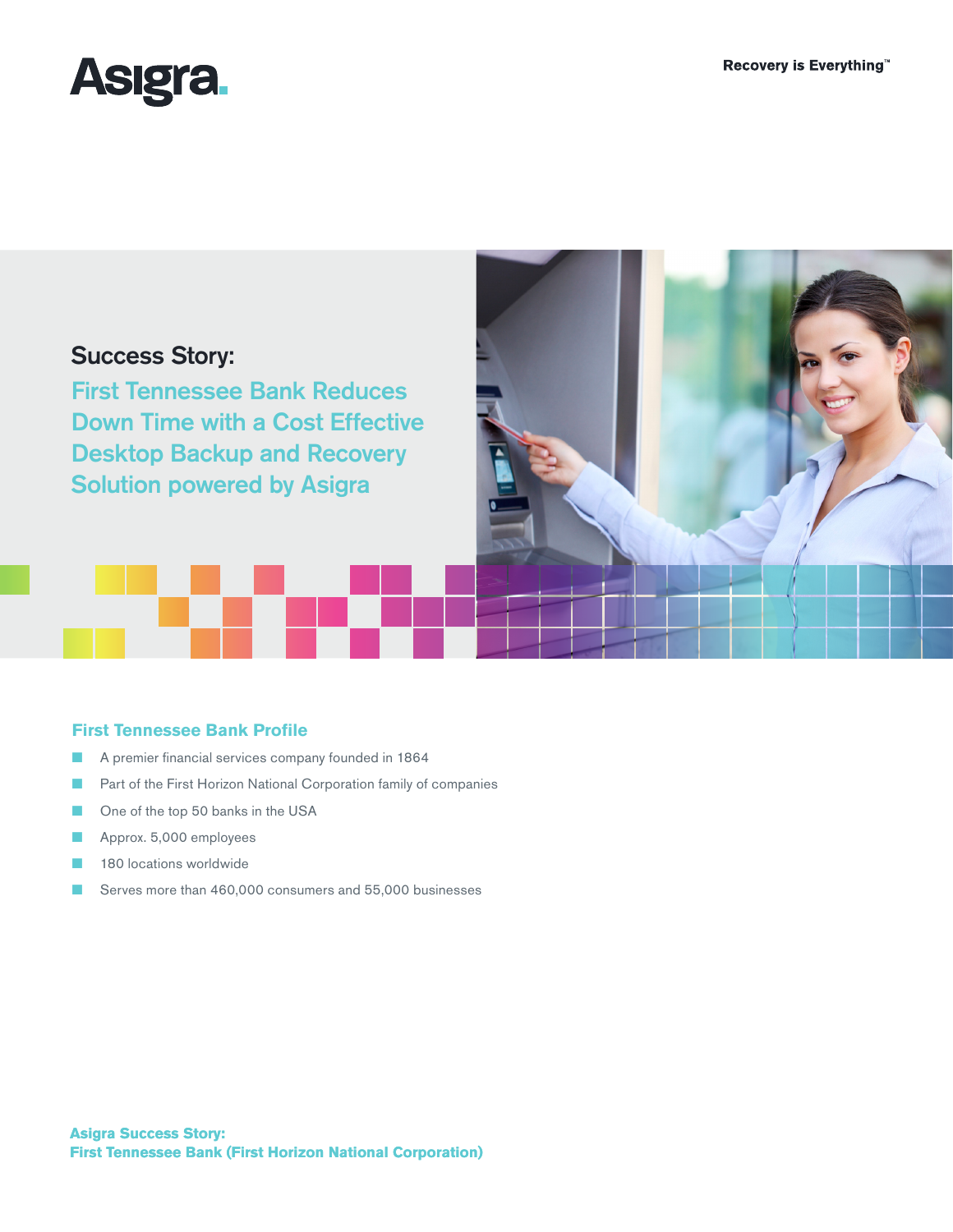

# **First Tennessee Bank**

First Horizon National Corporation is a community-focused financial services company with a long history of success and traditions dating back to 1864. Today, the company, one of the largest bank holding companies in the U.S., is known for exceptional customer service and a deep commitment to people, both employees and customers.

The First Tennessee Bank's team is made up of nearly 5,000 employees working in locations around Tennessee. Their capital markets offices in the U.S. and abroad serve more than 460,000 consumer customers and 55,000 businesses.

First Horizon National Corporation is now one of the 50 largest banking companies in the U.S. in asset size and market capitalization.

# **The Business**

First Tennessee Bank established a partnership with EVS Corporation in 2006 to provide a cost-effective backup solution to their Tier 3 data systems. By 2011, EVS launched the Intelligent Backup Mobile-Client solution for 4,000 desktops and mobile devices within the enterprise.

First Tennessee Bank was interested in protecting data on desktops at their 185 financial centers as well as corporate headquarters and other remote locations. They were using another solution, but it was only installed on about 1,000 desktops, and was cumbersome to manage. The challenge was identifying a backup solution that didn't require a large number of man-hours and complicated integration.

"Our IT resources, especially people, are finite," said Bruce Livesay, executive vice president and CIO of First Tennessee Bank. "We wanted to be able to allocate those resources to internal IT needs, and spend less time manually managing a desktop backup solution."

Prior to installing the EVS-Asigra Mobile-Client solution on all First Tennessee Bank desktops, employees had been backing up desktops on an ad-hoc basis. The biggest challenges to move from an individual backup to a large-scale backup were management and cost.

With the deployment of the EVS-Asigra Mobile-Client solution, there is one single point of contact for all backup and restore requirements. EVS has a 15-minute response time and this quick response time and single point of contact has resulted in reduced downtime. The EVS agentless solution is not a per seat/device license costs, which has resulted in lower costs.

# **Manual Backup Process Eliminated**

Because of the agentless architecture of Asigra's software, EVS was able to leverage an existing file server at each of First Tennessee Bank's 185 branch locations as well as other corporate and remote locations, and from that file server, conduct a nightly network backup of all the nearby desktops. Installation was made easy through a mass-deployment tool. This reduced management costs and eliminated the need for individual employees to manually download and maintain backup software on their desktops.



To ensure that the desktop backup solution would be manageable on 4,000 machines, EVS rolled out a pilot test run in mid-2011 on just a few machines. When the solution worked seamlessly, EVS continued to add machines until all the desktops were covered.

"EVS was able to prove to us, in incremental stages, that this solution would not only be comprehensive, it would also be manageable and effective, even on a large number of machine," said Livesay.

The file server set-up also made hardware refresh a much smoother process. Now, when an employee acquires a new computer, their old operating system and files can be instantly installed on the new machine.

### **Risk of Data Loss Minimized**

Implementing and streamlining the comprehensive desktop backup solution ensured complete backup coverage for the entire suite of desktop computers and simultaneously freed up IT personnel to focus on higher-level tasks. Comprehensive and timely data backups ensure better customer experience and position First Tennessee Bank as a competitive banking force by reducing the risk of loss of critical data. Reliable data backup helps the company maintain regulatory compliance and create a stronger story for auditors.